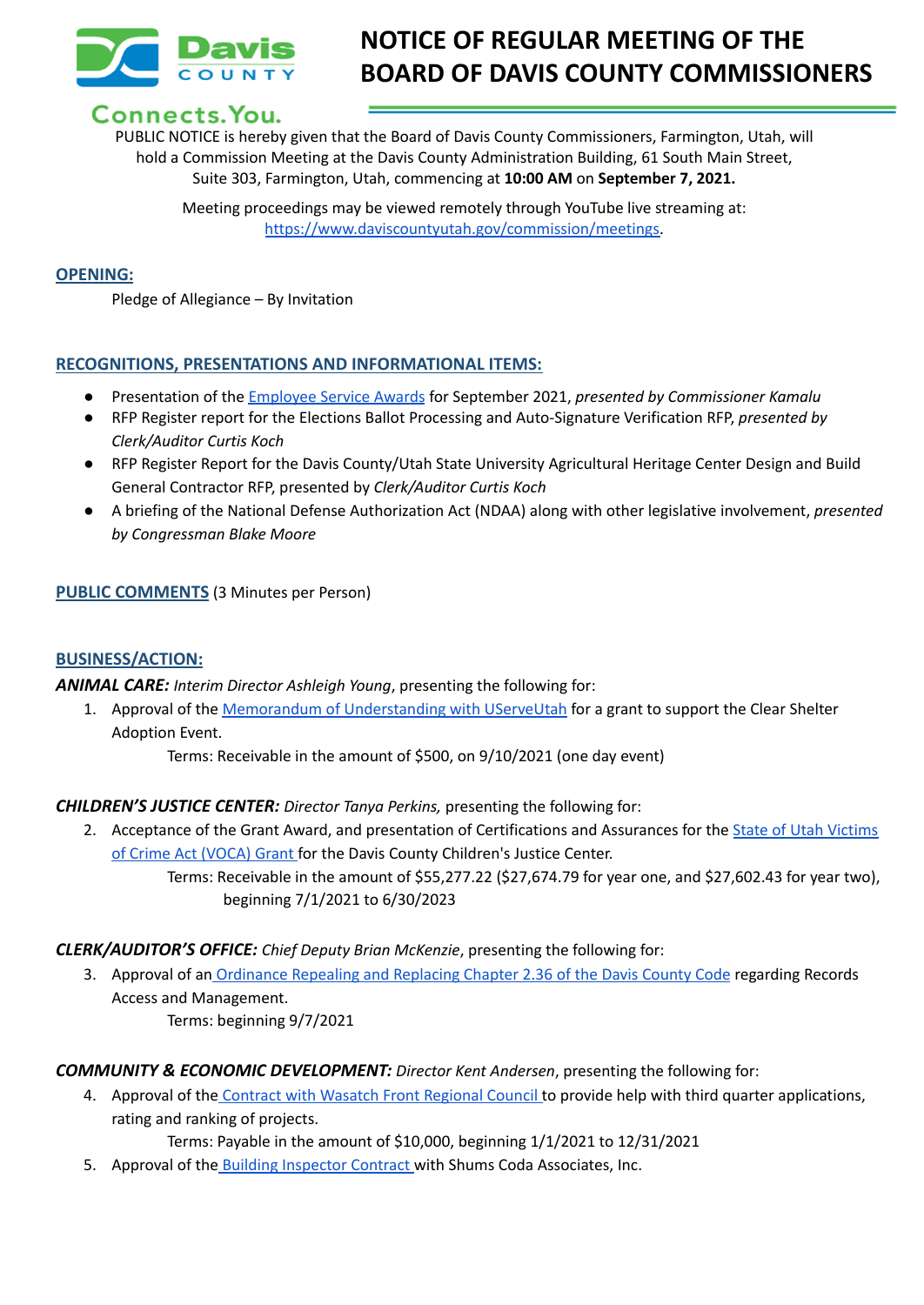Terms: Payable, beginning 9/7/2021 to 7/31/2026

- 6. Approval of the Contract with Utah [Avalanche](https://drive.google.com/file/d/1meUNN-4H8qobDWZ9lOJW6pMOBxs8MrSi/view?usp=sharing) for the Utah Youth Soccer fall schedule. Terms: Receivable in the amount of \$3,306.30, beginning 8/23/2021 to 10/28/2021
- 7. Approval of the Contract with L30 [Metasports](https://drive.google.com/file/d/1m8F5ptE4x9TFo6SkFvZFuldt9TgdQ2vq/view?usp=sharing) FC for the Utah Youth Soccer fall schedule. Terms: Receivable in the amount of \$2,090.90, beginning 8/23/2021 to 10/11/2021
- 8. Approval of the Contract with [Metasport](https://drive.google.com/file/d/1ToPnQbejZi16cXJohPeEAIjH1mw0L1iC/view?usp=sharing) FC for the Utah Youth Soccer fall schedule. Terms: Receivable in the amount of \$5,912.20, beginning 8/23/2021 to 10/27/2021
- 9. Approval of the Contract with USA [Wrestling](https://drive.google.com/file/d/17vs2IiJG1kpPV-CBARuOpjzR270E3hT-/view?usp=sharing) Utah for the Utah JV Wrestling Tournament. Terms: Receivable in the amount of \$2,928.78, beginning 2/10/2022 to 2/12/2022
- 10. Approval of the [Subrecipient](https://drive.google.com/file/d/1yGsQeZQdgfynFr4g0SkeeTkkvyE3bcLi/view?usp=sharing) Agreement with Bountiful Community Food Pantry to use funds from the 2021 program year Community Development Block Grant (CDBG) for the Pantry Smiles Donated Dental Program. Terms: Payable in the amount of \$37,000, beginning 7/1/2021 to 6/30/2022
- 11. Approval of the [Subrecipient](https://drive.google.com/file/d/1QPuyh5nzr8NB_Ntw1mc9gzpd5SeLEEvz/view?usp=sharing) Agreement with Davis Community Housing Authority using program year 2021 Community Development Block Grant (CDBG) funds for the Roof Repair Program. Terms: Payable in the amount of \$65,000, beginning 7/1/2021 to 6/30/2022
- 12. Approval of the [Amendment](https://drive.google.com/file/d/1c8sfOUI2w5Ng83ESTQQHJ1sKV1_Q1gyX/view?usp=sharing) to the Contract with Resource Consultants adding funding to assist with
- Consolidated Annual Performance and Annual Evaluation Report (CAPER) for program year 2020. Terms: Payable in the amount of \$48,270, beginning 3/1/2021 to 11/30/2021
- 13. Approval to grant an [Underground](https://drive.google.com/file/d/1CrxTsBYzHyhTDQHUn2BYN2lwI1_m_CW2/view?usp=sharing) Right of Way Easement to Rocky Mountain Power for the benefit of Dominion Energy on Tax ID 08-076-0127 located south of the Davis Justice Center in Farmington. Terms: Receivable in the amount of \$1,250
- 14. Approval of a Resolution and Interlocal [Agreement](https://drive.google.com/file/d/19TNM_cPD4FPFxq9XZ5iCPDGi5HChQ_iP/view?usp=sharing) with Clinton City using Community Development Block Grant (CDBG) funding for ADA Curb Ramp Replacement Project Phase 2. Terms: Payable in the amount of \$75,000, beginning 7/1/2021 to 6/30/2022
- 15. Ratification of a [Temporary](https://drive.google.com/file/d/1v1WiChXNoOBR0yfWq4BzqzhGoDaS6TRa/view?usp=sharing) Access License to Michael King and Stephanie J King for access to and through the
	- Mutton Hollow Regional Retention Basin. Terms: Beginning 9/2/2021 to 10/2/2021
- 16. Approval of an Economic Assistance Grant Agreement with the Governor's Office of Economic [Opportunity](https://drive.google.com/file/d/1Zew1xVdYi9etembBJudlnJ7IMCl-3wgY/view?usp=sharing) for the 2021 Utah Championship event, hosted by the Utah Sports Commission. Terms: Receivable in the amount of \$75,000, beginning 9/7/2021 to 12/31/2021

*FACILITIES: Director Lane Rose*, presenting the following for:

- 17. Approval of the Contract with Great Basin [Cabinetry,](https://drive.google.com/file/d/1vU-f_nKl0ygBEUqrXDIEGcwW2wJeXiv3/view?usp=sharing) Inc. to construct and install cabinetry for the IMMS vaccination clinic remodel.
	- Terms: Payable in the amount of \$42,560

### *HEALTH: Director Brian Hatch*, presenting the following for:

18. Approval of the License [Agreement](https://drive.google.com/file/d/1VYR1C-siUq7QWN6HU8UBY3o8mYDHKVwJ/view?usp=sharing) with Western Kentucky University to use the Trademarked Products, Bingocize, within the facilities where services are offered.

Terms: Payable in the amount of \$1,300, beginning 7/13/2021 to 7/12/2023

- 19. Approval of the [reappointment](https://drive.google.com/file/d/1vjrIjiToPZfOoyp0x7OB51IaGE8mkM1b/view?usp=sharing) of Mark Perry to the Davis County Senior Services Advisory Board. Terms: Beginning 7/31/2020 to 7/31/2023
- 20. Approval of the [reappointment](https://drive.google.com/file/d/153Dx3xBn2ZE_xy_X7TOUeJ30QS8-CTae/view?usp=sharing) of Larry Millward to the Davis County Senior Services Advisory Board. Terms: Beginning 7/31/2020 to 7/31/2023
- 21. Approval of the Summary Sheet of [agreements](https://drive.google.com/file/d/1PhmLXAK6ADFN1A_c2_FbjdssEY01Uzkw/view?usp=sharing) with the Church of Jesus Christ of Latter-day Saints and Salt Lake County.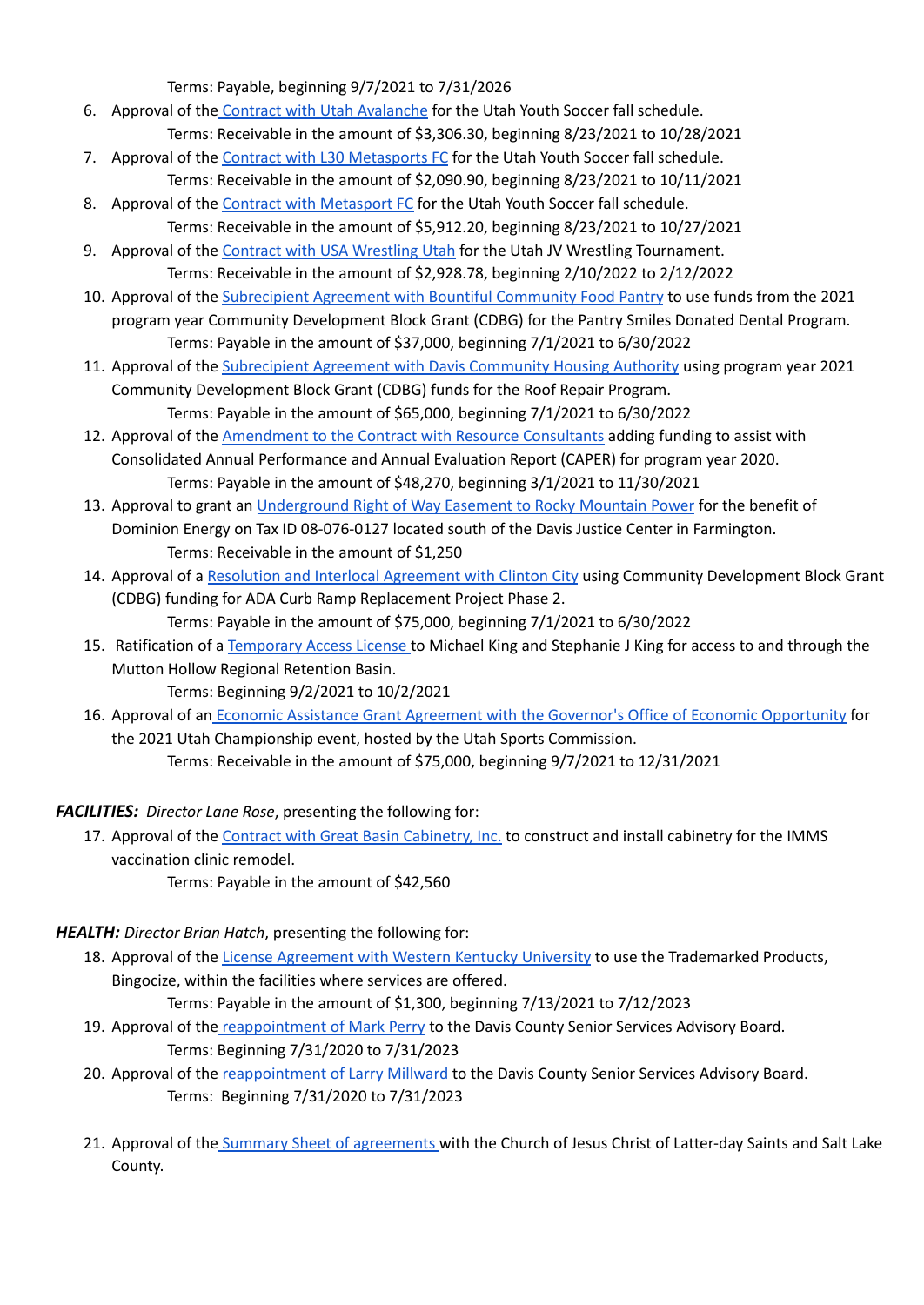- 22. Approval of the Summary Sheet for [contributions](https://drive.google.com/file/d/1fHRf1XM1da616a2YbkJ3drh2Cvjc04qv/view?usp=sharing) from Joy Luck Restaurant, John Cowan (individual), and Springwater Assisted Living Centerville.
- 23. Approval of the Summary List of Rosalynn Carter Institute for Caregivers [Agreements](https://drive.google.com/file/d/1Ta1wq2RdQNGd2t_-ixaCxuCEQ6Okdxz4/view?usp=sharing) to allow department employees to deliver the DWD (Dealing with Dementia) program. Terms: Beginning 8/1/2021 to 8/1/2022
- 24. Approval of the [Summary](https://drive.google.com/file/d/1M-yTH93JHbK35JoGwVE8HEgROtnv4xvp/view?usp=sharing) Sheet for In-Home Services Contracts with Kal Medical Supplies, Dignity Home Health & Hospice and Living Medical Supplies.

Terms: Payable dependent upon service provided, beginning 7/1/2021 to 6/30/2023

25. Approval of an [Amendment](https://drive.google.com/file/d/1vcXqJfc8e58QFW-mMD4Vw9o5hOh4lUxq/view?usp=sharing) to the Contract with the Utah Department of Health for COVID-19 Vaccine Supplemental Support providing additional funding and replacing Attachment 'A' in exchange for continued services.

Terms: Receivable in the amount of \$1,469,248, beginning 4/1/2021 to 6/30/2024

### *LIBRARY:*

*Deputy Director Matt Goff*, presenting the following for:

- 26. Ratification of the Contract with Innovative Interfaces [Incorporated](https://drive.google.com/file/d/1gbMSwhDIF1azqFDbbO8EL10xJuvD1gzV/view?usp=sharing) for Integrated Library Service (ILS) including first year costs for maintenance and hosting for Davis County Library.
	- Terms: Payable in the amount of \$148,281 (for first year), and \$84,361 ( for years 2-5), beginning 8/17/2021

*Director Josh Johnson*, presenting the following for:

27. Approval of the [Contract](https://drive.google.com/file/d/1sbswxER_ZEP9NJAAOjxka4ZSuT1qKqpD/view?usp=sharing) with the State of Utah Library Division to provide ARPA (American Rescue Plan Act of 2021) funding to purchase digital content in the OverDrive platform.

Terms: Receivable in the amount of \$58,851, beginning 7/1/2021 to 9/30/2022

28. Ratification of the online submission, accepting a NASA@ My Library [Programming](https://drive.google.com/file/d/1DTJc3cvL_Sg0AwbLIAEEZ2GxyK3y06aB/view?usp=sharing) Grant and access to training and other programming resources provided by NASA.

Terms: Receivable in the amount of \$1,600, beginning 8/31/2021 to 9/15/2022

*SHERIFF'S OFFICE: Chief Deputy Susan Poulsen,* presenting the following for:

- 29. Approval of an Amendment to the Law [Enforcement](https://drive.google.com/file/d/1Avq3uY86bI5I-R7pVrgnwvqg-IwCMwBy/view?usp=sharing) Services Agreement with Fruit Heights. Terms: Receivable in the amount of \$101,508 for 2021 and \$206,064 for 2022, beginning 7/1/2021 to 12/31/2022
- 30. Approval of the Settlement and Release Agreement for George Cannon.

Terms: Beginning 8/24/2021 to 4/29/2022

31. Approval of an [Amendment](https://drive.google.com/file/d/1f8DT5q_IelfWEq_T65XVJVUdYndrbrUp/view?usp=sharing) to Contract with the State of Utah to increase court security and bailiff services funding for the Davis County Courts.

> Terms: Receivable in the amount of \$66,263, (increasing contract total amount to \$835,920), beginning 7/1/2021 to 6/30/2022

32. Approval of an Amendment to the Training [Reimbursement](https://drive.google.com/file/d/1rVjqMxPCtFbfmhE0jwxF7aGKV_wHNafN/view?usp=sharing) Agreement with Ashton Olsen outlining repayment terms.

Terms: Beginning 9/7/2021 to 9/7/2024

- 33. Approval of the Contract with the Utah [Department](https://drive.google.com/file/d/1gAiEt3I8cyStP0XzD7y3YRGxEDCD9Yyi/view?usp=sharing) of Health to accept an EMS Per Capita grant award. Terms: Receivable in the amount of \$5,981, beginning 7/1/2021 to 5/15/2022
- 34. Approval of the Amended and Restated [Reimbursement](https://drive.google.com/file/d/1wE3YN6iYyy0SMEcDwpWcJKT2zSwd4Uyq/view?usp=sharing) Agreement with Josh Jefferies for Correctional Officer, Law Enforcement & Paramedic Training.

Terms: Receivable in the amount of \$5,203.96, beginning 7/11/2021

35. Approval of Tow Rotation Agreements for the following carriers: